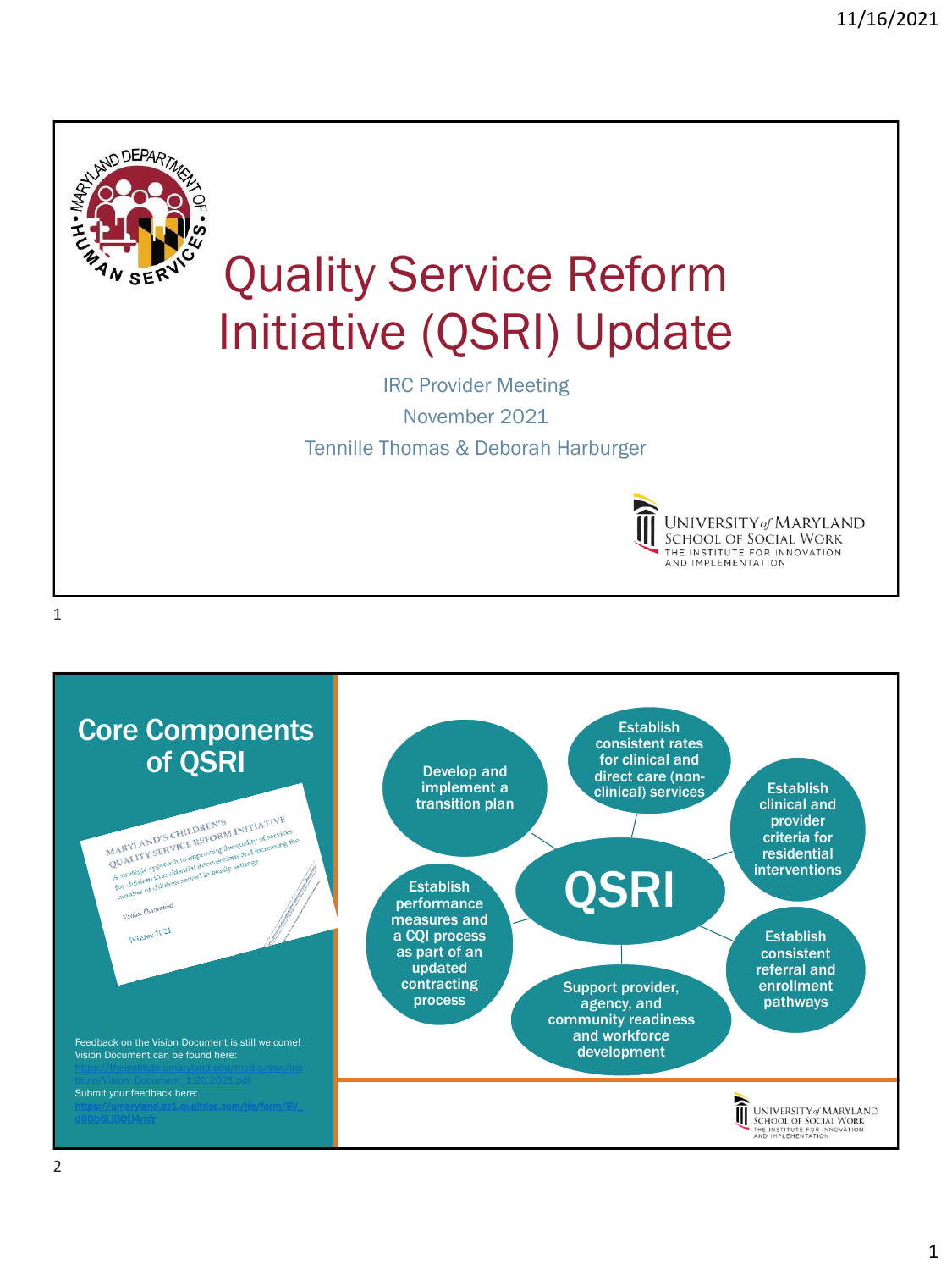## Proposed New Rate Methodology

- Uses the framework of the existing IRC process as a foundation for the cost components but it moves AWAY from individual rates based on individual costs
- Establishes direct care rates and clinical care rates
	- Direct Care Rate: A bundled or comprehensive rate to cover operating and other costs related to the daily direct care of the children, including food, clothing, transportation, utilities, rent/mortgages, socialization activities, and general supervision.
	- Clinical Care Rate: A bundled or comprehensive rate for the rehabilitative services provided to the child, based on documented need, according to clinical and therapeutic service specifications and provider qualifications. Each clinical care rate class will include a certain volume of individual, family, and group clinical or behavioral interventions during the day or week.
- Establishes bundled classes: Groups or tiers of programs based on similar costs or characteristics. The costs are bundled. Each program will have an assigned class for its direct care rate and for its clinical care rate. Rates will be reviewed and a new base rate will be established, as appropriate, every 2-3 years.

3



*The Institute for Innovation & Implementation, University of Maryland, Baltimore; 2021*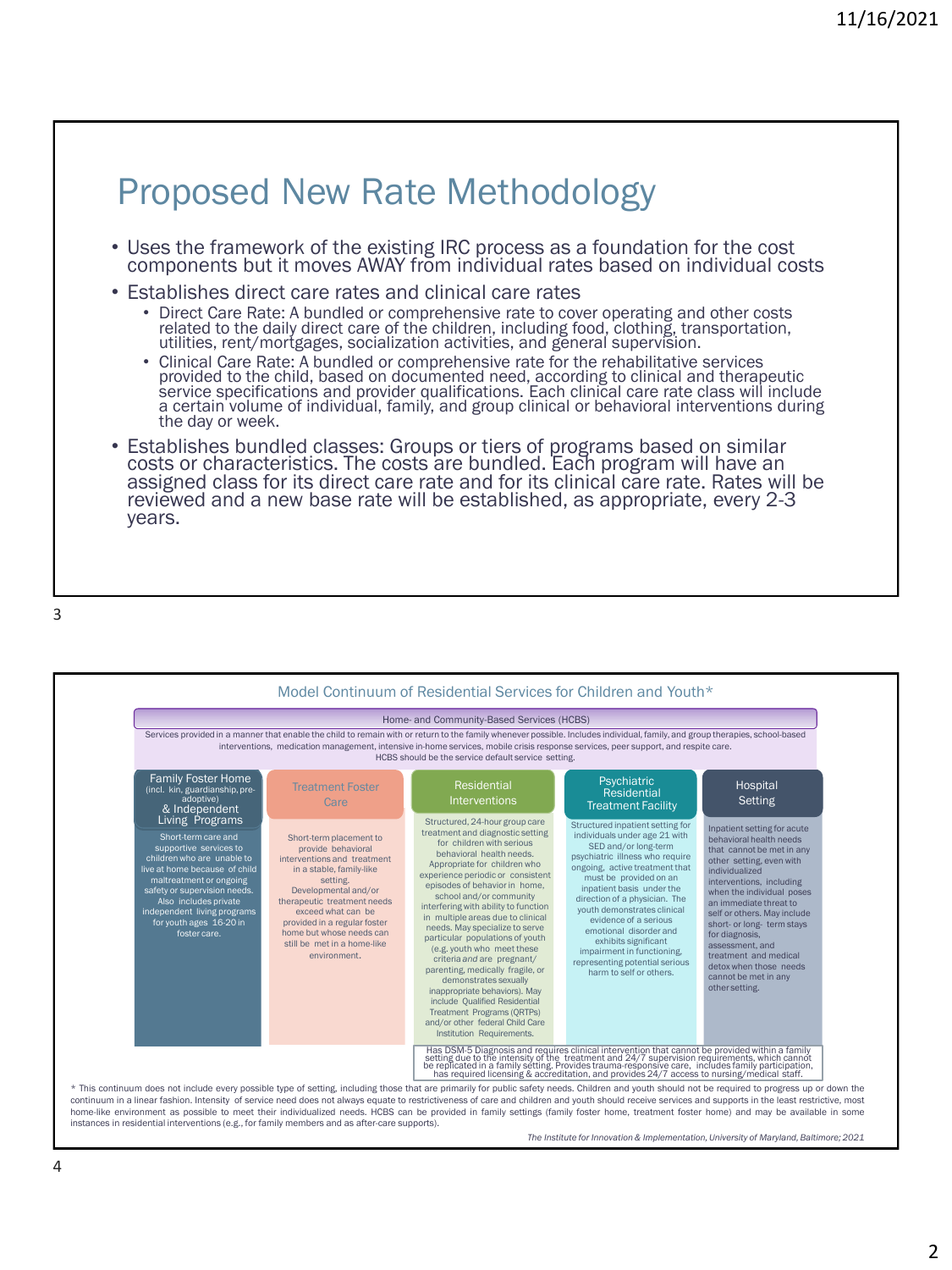

5

## QSRI Timeline (as of 11/2021)

- October 2021 (FY22): RFP for rate-setting entity is released
- **November 2021 (FY22): IRC continues with current rate process,** pending new future rates. Agencies work to support programs becoming QRTPs. Proposals in response to RFP for rate-setting entity are received and reviewed. *We are here now* | Simultaneous Work:
- December 2021 (FY22): Oral presentations for rate-setting entity contract
- January 2022 (FY22): Financial Proposals Reviewed
- February 2022 (FY22): Recommendations made for rate-setting entity contract
- March 2022 (FY22): Contract partially executed by selected entity
- March-May 2022 (FY22): Departmental approvals for contract
- June 3, 2022 (FY22): Contract for rate-setting entity goes to the Board of Public Works
- July 1, 2022 (FY23): Contract is established, and RCC rate revision work begins
- **November 2022 (FY23): RCC providers begin to receive training on new rate structure and process for billing;. CPAs continue to use current IRC rate-setting process.**
- January 2023 (FY23): Maryland statute and regulations are amended to align with new process
- November 2023 (FY24): Child Placement Agency rate revision work begins. Full training of RCCs on new rate structure.
- January 2024 (FY24): Additional statutory and regulatory changes are made, if needed.
- **February 2024 (FY24): Rates for RCC providers are shared for 4-month pilot testing. State Plan Amendment submitted to CMS (Pending State Agency agreement), Initial Programming occurs in the Medicaid Management Information System (pending approval by CMS). Rate simulations and projections run to assess impact on RCC providers.**
- **July 2024 (FY25): New rates are implemented for residential childcare providers**, with a 1-2-year period of monitoring and ensuring that providers are not harmed financially. New performance monitoring begins, with monthly data reporting and quarterly reconciliation.
- **February 2025 (FY26): Rates for CPA providers are shared for 4-month pilot testing**. Modifications made to Medicaid State Plan, if needed, for CPAs.
- **July 2025 (FY26): New rates are implemented for child placement agencies,** with a 1-2-year period of monitoring and ensuring that providers are not financially harmed. New performance monitoring begins, with monthly data reporting and quarterly reconciliation. Medicaid claiming anticipated.

-Logic Model & Performance Metric Development -Medical Necessity Criteria (all Res. Intervention Levels) -Provider Criteria -Staffing Qualifications -Service Description -Youth enrollment pathways -Statue & regulation review & updates -Medicaid State Plan Amendment Development *-Stakeholder Feedback & Engagement Ongoing!*